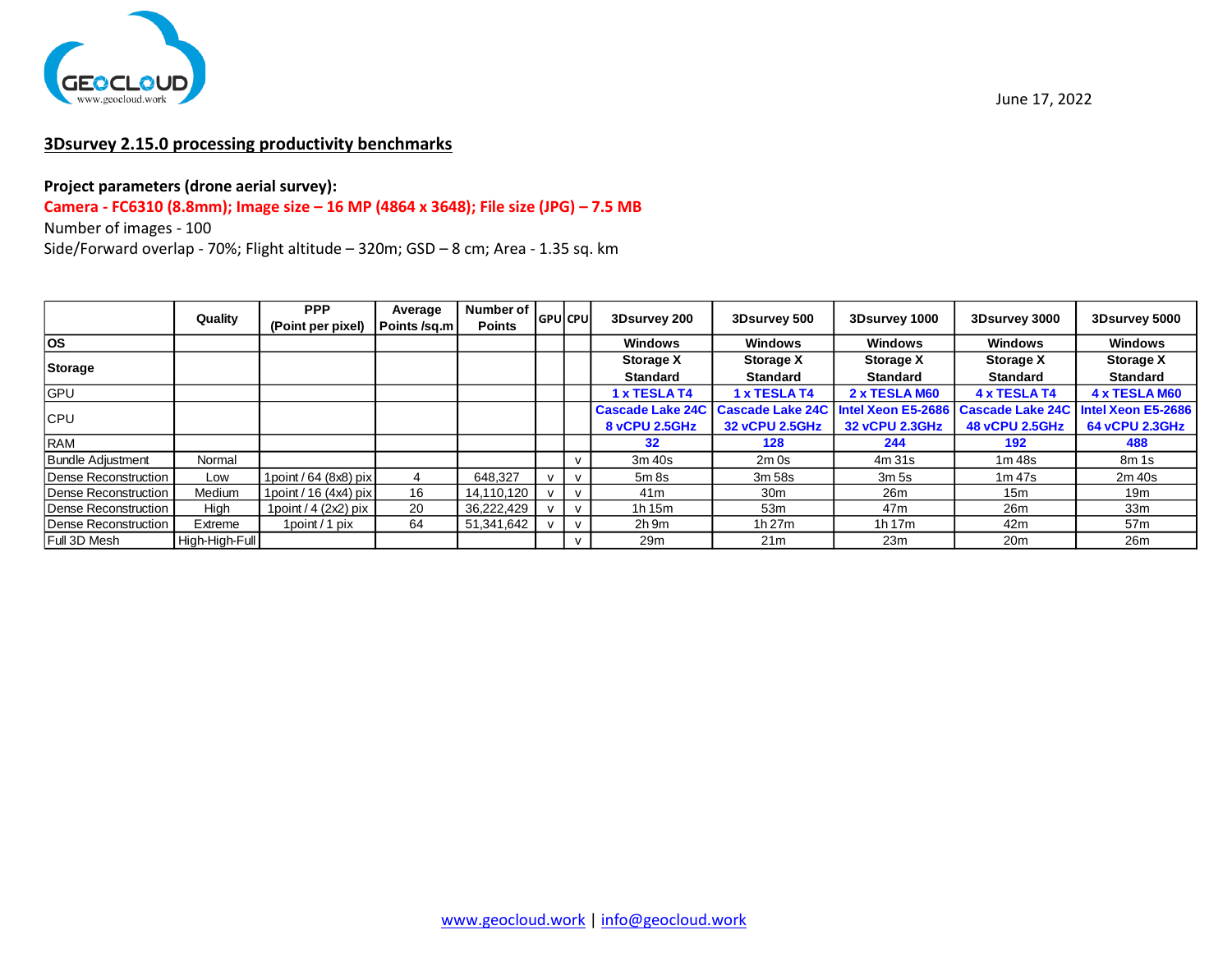

# **3Dsurvey 2.14.1 processing productivity benchmarks**

#### **Project parameters (drone aerial survey):**

**Camera - FC6310 (8.8mm); Image size – 16 MP (4864 x 3648); File size (JPG) – 7.5 MB**

Number of images - 100

|                             | Quality        | <b>PPP</b>              | Average      | <b>Number of</b> |   | <b>GPU</b> CPU | 3Dsurvey 200     | 3Dsurvey 3000       |  |
|-----------------------------|----------------|-------------------------|--------------|------------------|---|----------------|------------------|---------------------|--|
|                             |                | (Point per pixel)       | Points /sq.m | <b>Points</b>    |   |                |                  |                     |  |
| <b>OS</b>                   |                |                         |              |                  |   |                | <b>Windows</b>   | <b>Windows</b>      |  |
| Storage                     |                |                         |              |                  |   |                | <b>Storage X</b> | <b>Storage X</b>    |  |
|                             |                |                         |              |                  |   |                | <b>Standard</b>  | <b>Standard</b>     |  |
| <b>GPU</b>                  |                |                         |              |                  |   |                | 1 x TESLA T4     | <b>4 x TESLA T4</b> |  |
| <b>CPU</b>                  |                |                         |              |                  |   |                | Cascade Lake 24C | Cascade Lake 24C    |  |
|                             |                |                         |              |                  |   |                | 8 vCPU 2.5GHz    | 48 vCPU 2.5GHz      |  |
| <b>Number of images</b>     |                |                         |              |                  |   |                | 100              | 100                 |  |
| Image size (MP)             |                |                         |              |                  |   |                | 17               | 17                  |  |
| File size (MB)              |                |                         |              |                  |   |                | 7                |                     |  |
| Image file format           |                |                         |              |                  |   |                | <b>JPEG</b>      | <b>JPEG</b>         |  |
| <b>RAM</b>                  |                |                         |              |                  |   |                | 32               | 192                 |  |
| <b>Bundle Adjustment</b>    | Normal         |                         |              |                  |   | $\mathsf{v}$   | 6m               | 2m                  |  |
| <b>Dense Reconstruction</b> | Low            | 1point / 64 (8x8) pix   | 4            | 651,314          | v | v              | 6m               | 2m                  |  |
| <b>Dense Reconstruction</b> | Medium         | 1point / 16 (4x4) pix   | 16           | 14,110,120       |   |                | 41 <sub>m</sub>  | 14m                 |  |
| Dense Reconstruction        | High           | 1 point / $4$ (2x2) pix | 20           | 36, 147, 324     |   |                | 1h15m            | 26m                 |  |
| Dense Reconstruction        | <b>Extreme</b> | 1point / 1 pix          | 64           | 51,236,913       |   | v              | $2h$ 9m          | 46m                 |  |
| Full 3D Mesh                | High-High-Full |                         |              |                  |   | v              | 29m              | 22m                 |  |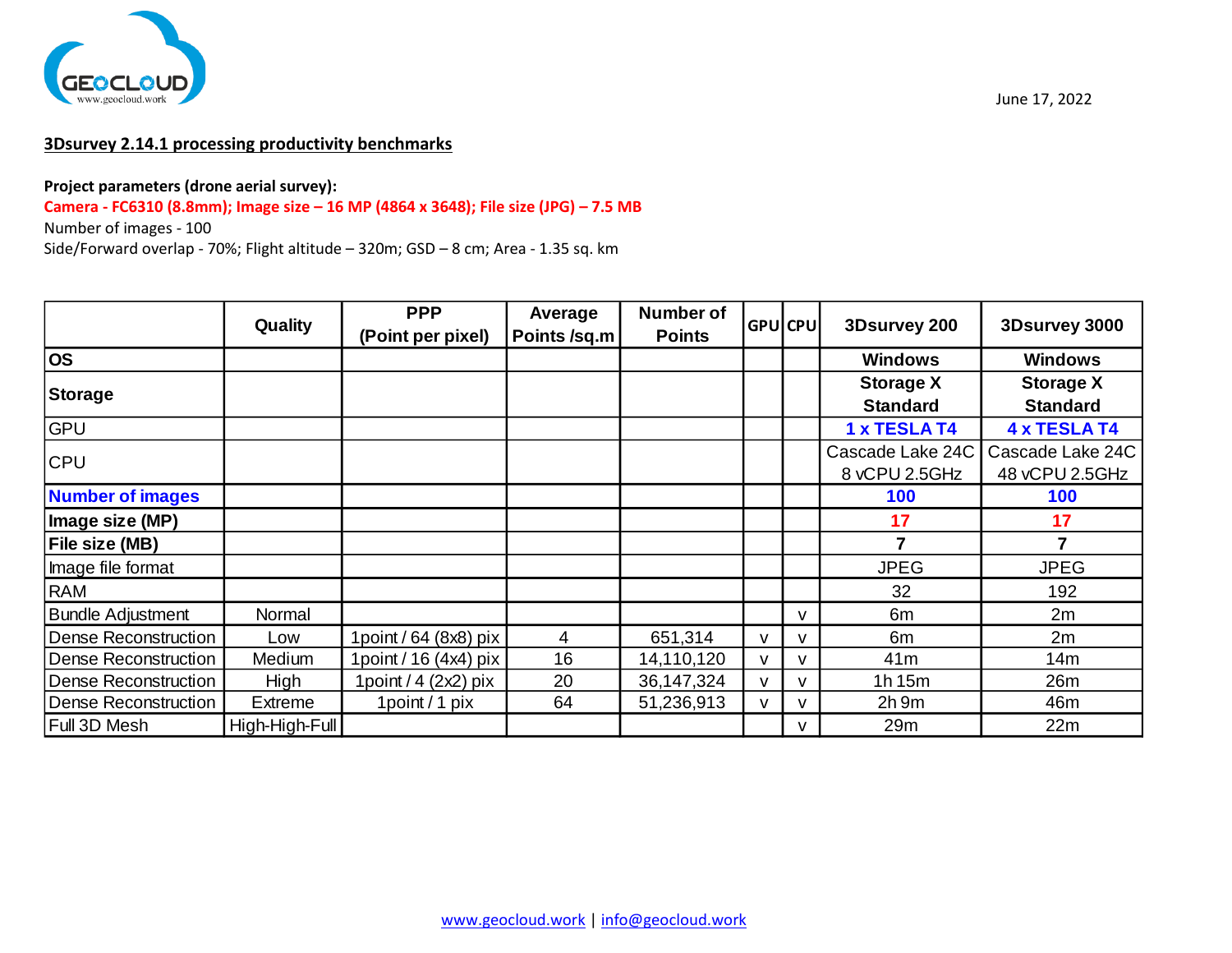

### **3Dsurvey 2.13.2 processing productivity benchmarks**

#### **Project parameters (drone aerial survey):**

### **Camera - FC6310 (8.8mm); Image size – 16 MP (4864 x 3648); File size (JPG) – 7.5 MB**

Number of images – 650; Side/Forward overlap - 70%; Flight altitude – 320m; GSD – 8 cm; Area - 9 sq. km

|                             |                | <b>PPP</b>              | Average      | <b>Number of</b> |                  |              |                                     |                                                         |                                    |  |
|-----------------------------|----------------|-------------------------|--------------|------------------|------------------|--------------|-------------------------------------|---------------------------------------------------------|------------------------------------|--|
|                             | Quality        | (Point per pixel)       | Points /sq.m | <b>Points</b>    | <b>IGPUICPUI</b> |              | 3Dsurvey 500                        | 3Dsurvey 3000                                           | 3Dsurvey 3000                      |  |
| los                         |                |                         |              |                  |                  |              | <b>Windows</b>                      | Windows                                                 | <b>Windows</b>                     |  |
| Storage                     |                |                         |              |                  |                  |              | <b>Storage X</b><br><b>STANDARD</b> | <b>Storage X</b><br><b>STANDARD</b>                     | <b>LOCAL D</b>                     |  |
| GPU                         |                |                         |              |                  |                  |              | 1 x TESLA T4                        | 4 x TESLA T4                                            | 4 x TESLA T4                       |  |
| <b>CPU</b>                  |                |                         |              |                  |                  |              | 32 vCPU 2.5GHz                      | Cascade Lake 24C   Cascade Lake 24C  <br>48 vCPU 2.5GHz | Cascade Lake 24C<br>48 vCPU 2.5GHz |  |
| RAM                         |                |                         |              |                  |                  |              | 128                                 | 192                                                     | 192                                |  |
| <b>Bundle Adjustment</b>    | Normal         |                         |              |                  |                  | $\mathsf{v}$ | 27 <sub>m</sub>                     | 24m                                                     | 23m                                |  |
| Dense Reconstruction        | Low            | 1 point / 64 (8x8) pix  | 4            | 2,830,475        |                  | v            | 28 <sub>m</sub>                     | 14m                                                     | 13m                                |  |
| Dense Reconstruction        | Medium         | 1 point / 16 (4x4) pix  | 16           | 76,326,212       |                  | $\vee$       | 4h 15m                              | 2h 20m                                                  | 1h55m                              |  |
| <b>Dense Reconstruction</b> | High           | 1 point $/$ 4 (2x2) pix | 20           | 183,399,942      |                  | v            |                                     |                                                         | 3h 30m                             |  |
| Full 3D Mesh                | High-High-Full |                         |              |                  |                  | v            |                                     |                                                         | 1h 25m                             |  |
| True orthophoto             | $0.01cm$ /px   |                         |              |                  |                  | $\vee$       |                                     |                                                         | 24m                                |  |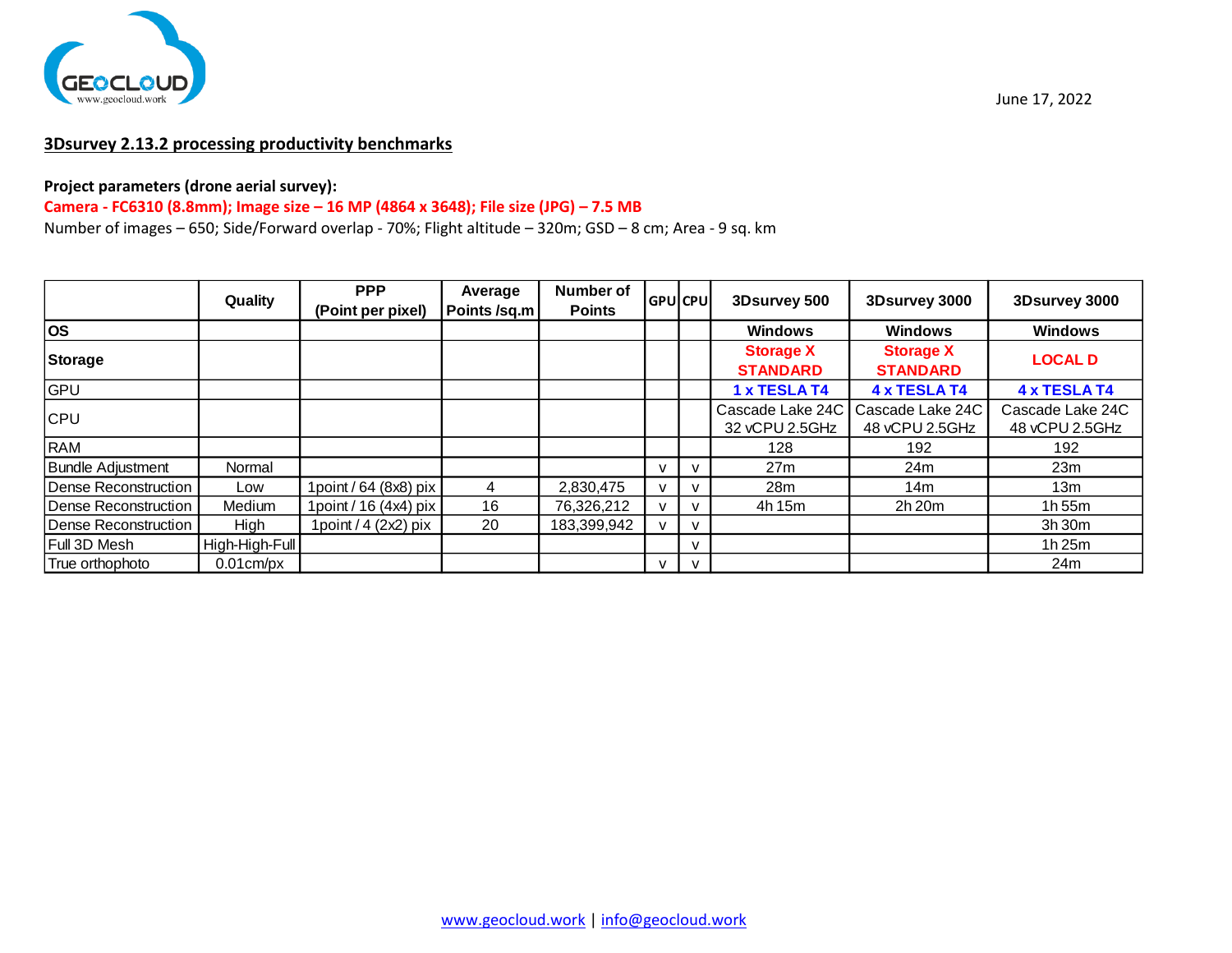

# **3Dsurvey 2.13 processing productivity benchmarks**

### **Project parameters (drone aerial survey):**

# **Camera - FC6310 (8.8mm); Image size – 16 MP (4864 x 3648); File size (JPG) – 7.5 MB**

Number of images - 100

|                          |                |                                 |                         |                            |                |              | 28-02-21         | 28-02-21         | 28-02-21                               | 28-02-21         | 28-02-21              |
|--------------------------|----------------|---------------------------------|-------------------------|----------------------------|----------------|--------------|------------------|------------------|----------------------------------------|------------------|-----------------------|
|                          | Quality        | <b>PPP</b><br>(Point per pixel) | Average<br>Points /sq.m | Number of<br><b>Points</b> | <b>GPUCPUL</b> |              | 3Dsurvey 200     | 3Dsurvey 500     | 3Dsurvey 1000                          | 3D survey 3000   | 3Dsurvey 5000         |
| <b>los</b>               |                |                                 |                         |                            |                |              | <b>Windows</b>   | <b>Windows</b>   | <b>Windows</b>                         | <b>Windows</b>   | <b>Windows</b>        |
| Storage                  |                |                                 |                         |                            |                |              | <b>Storage X</b> | <b>Storage X</b> | <b>Storage X</b>                       | <b>Storage X</b> | <b>Storage X</b>      |
|                          |                |                                 |                         |                            |                |              | enhanced         | enhanced         | enhanced                               | enhanced         | enhanced              |
| <b>GPU</b>               |                |                                 |                         |                            |                |              | 1 x TESLA T4     | 1 x TESLA T4     | 2 x TESLA M60                          | 4 x TESLA T4     | <b>4 x TESLA M60</b>  |
| <b>CPU</b>               |                |                                 |                         |                            |                |              | Cascade Lake 24C |                  | Cascade Lake 24C Intel Xeon E5-2686 v4 | Cascade Lake 24C | Intel Xeon E5-2686 v4 |
|                          |                |                                 |                         |                            |                |              | 8 vCPU 2.5GHz    | 32 vCPU 2.5GHz   | 32 vCPU 2.3GHz                         | 48 vCPU 2.5GHz   | 64 vCPU 2.3GHz        |
| <b>RAM</b>               |                |                                 |                         |                            |                |              | 32               | 128              | 244                                    | 192              | 488                   |
| <b>Bundle Adjustment</b> | Normal         |                                 |                         |                            |                |              | $5m$ 15s         | 2m39s            | $5m$ 10s                               | 2m30s            | 8m 42s                |
| Dense Reconstruction     | Low            | 1point / 64 (8x8) pix           |                         | 668.765                    | $\mathbf{v}$   | $\mathsf{v}$ | 4m 47s           | 3m 56s           | $3m$ 6s                                | $1m$ 43s         | $2m$ 23s              |
| Dense Reconstruction     | Medium         | 1 point / 16 $(4x4)$ pix        | 16                      | 14,197,996                 |                |              | 37 <sub>m</sub>  | 30 <sub>m</sub>  | 26m                                    | 13 <sub>m</sub>  | 17 <sub>m</sub>       |
| Dense Reconstruction     | High           | 1 point $/$ 4 (2x2) pix         | 20                      | 36,228,163                 |                | $\mathbf v$  | 1h5m             | 50 <sub>m</sub>  | 43m                                    | 23m              | 32 <sub>m</sub>       |
| Dense Reconstruction     | Extreme        | 1 point / 1 pix                 | 64                      | 69,504,567                 |                | v            | 1h58m            | 1h26m            | 1h $14m$                               | 41 <sub>m</sub>  | 51 <sub>m</sub>       |
| Full 3D Mesh             | High-High-Full |                                 |                         |                            |                |              | 26m              | 20 <sub>m</sub>  | 24m                                    | 19 <sub>m</sub>  | 29m                   |